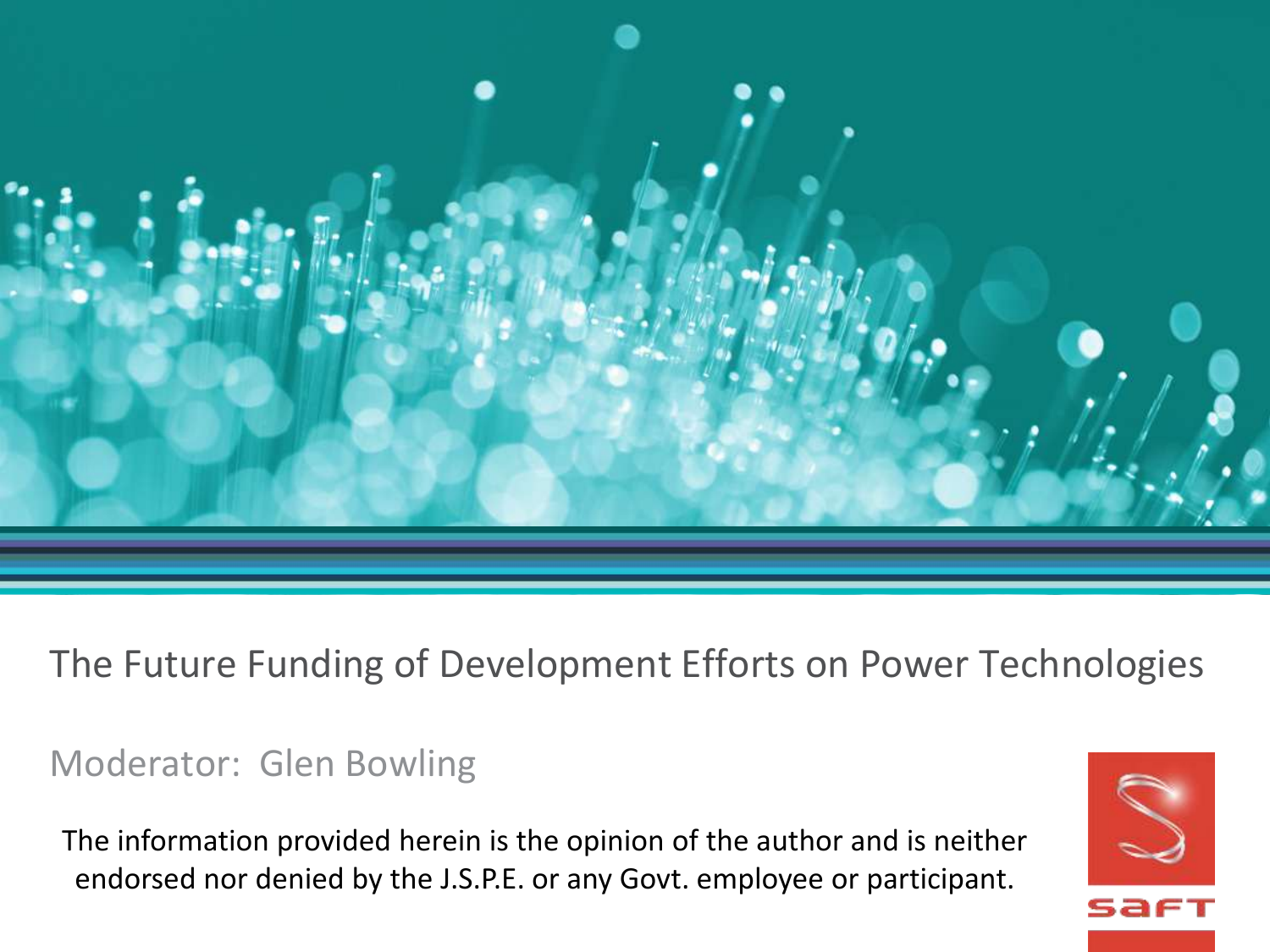# How it has been

#### **Modest levels of funding from DOD budget**

- > Competitive awards
- > BAA awards

#### **Earmarks for Specific Topics**

- > Normally clear who wins
- > Normally the R&D effort is company derived
- > Most are BAA awards

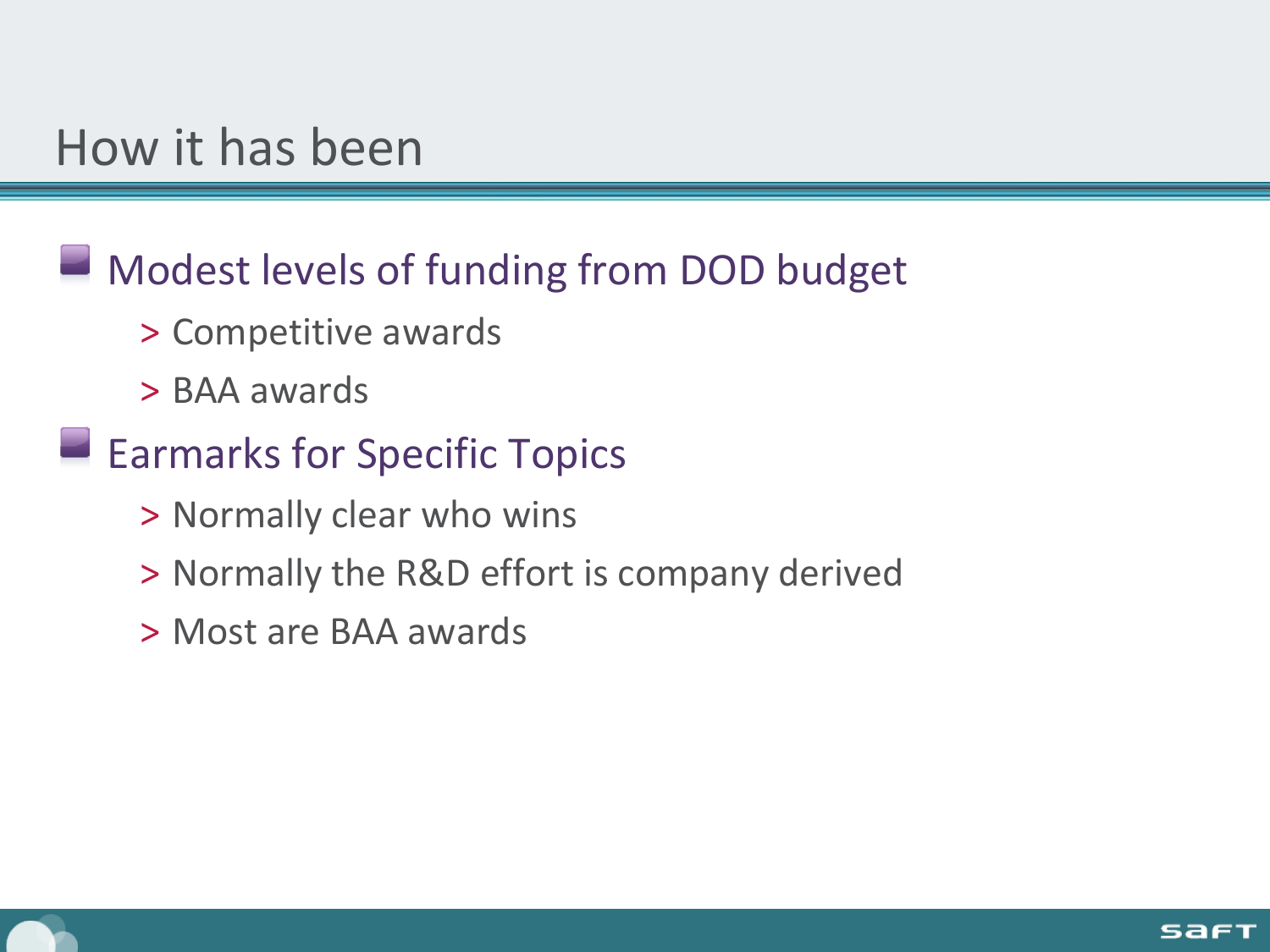# What Has Changed

- **Earmarks are dead in the House**
- $\blacksquare$  Earmarks are mortally wounded in the Senate
- **EXCOMMITTER COMMITTER COMMITTER COMMITTER COMMITTER COMMITTER COMMITTER COMMITTER COMMITTER COMMITTER COMMITTER COMMITTER COMMITTER COMMITTER COMMITTER COMMITTER COMMITTER COMMITTER COMMITTER COMMITTER COMMITTER COMMITTER** if any Earmarks
- $\blacksquare$  It may only last 2 years
- It may become permanent (doubtful)
- They may change the rules to force all Earmarks to be competitively awarded in DOD

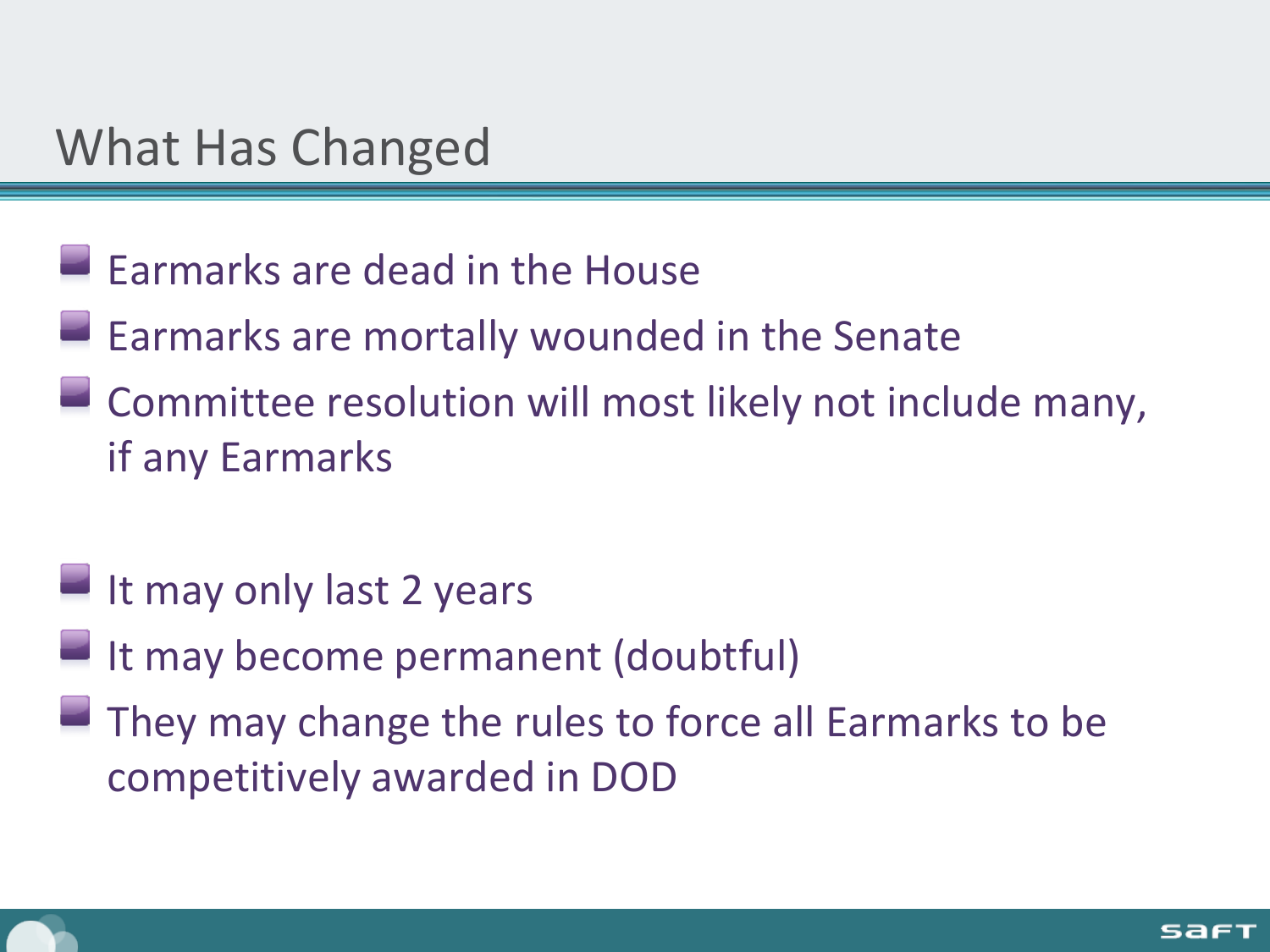# How do we do R&D in the future?

## Govt Employees

- > Apply for funding every way possible
- > Use special programs like MANTECH, Foreign Competitive Technology
- > Hold open meetings to discuss with Industry what areas need to be funded
- > Hold Industry Day and present your plans in tangible terms
	- Tell us the programs you intend to fund
	- Tell us the scale of the program and funds you have
	- Tell us the schedule
- > Use BAA or Competitive Bid or….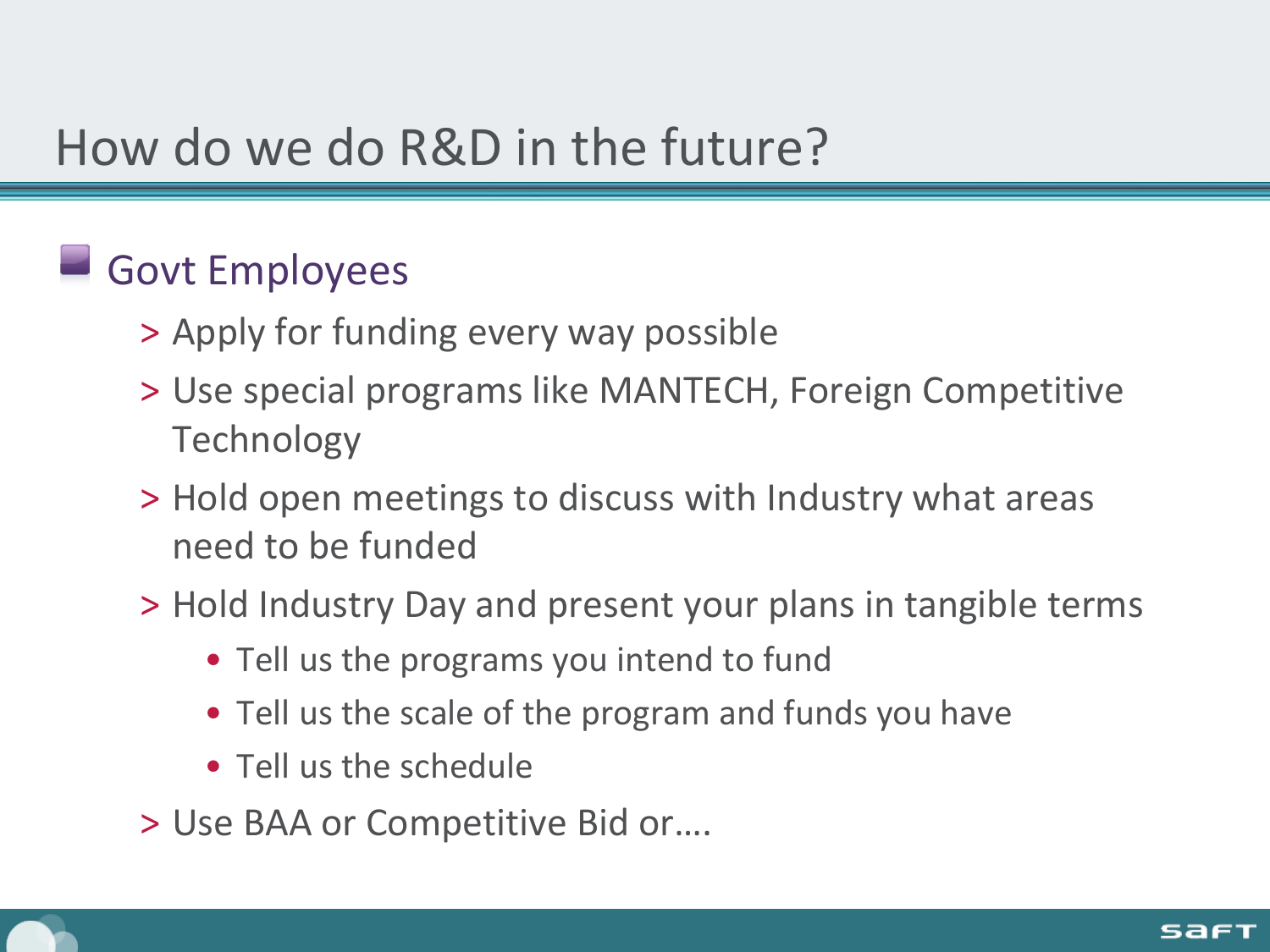- **Participate!** Attend the aforementioned meetings
- Lobby your Congressional Delegation to support the DOD Budget (sounds dumb, but in the current environment, it is necessary)
- Be competitive Bid to win
- Be communicative if possible. Can't share your secrets but you can speak up if something is needed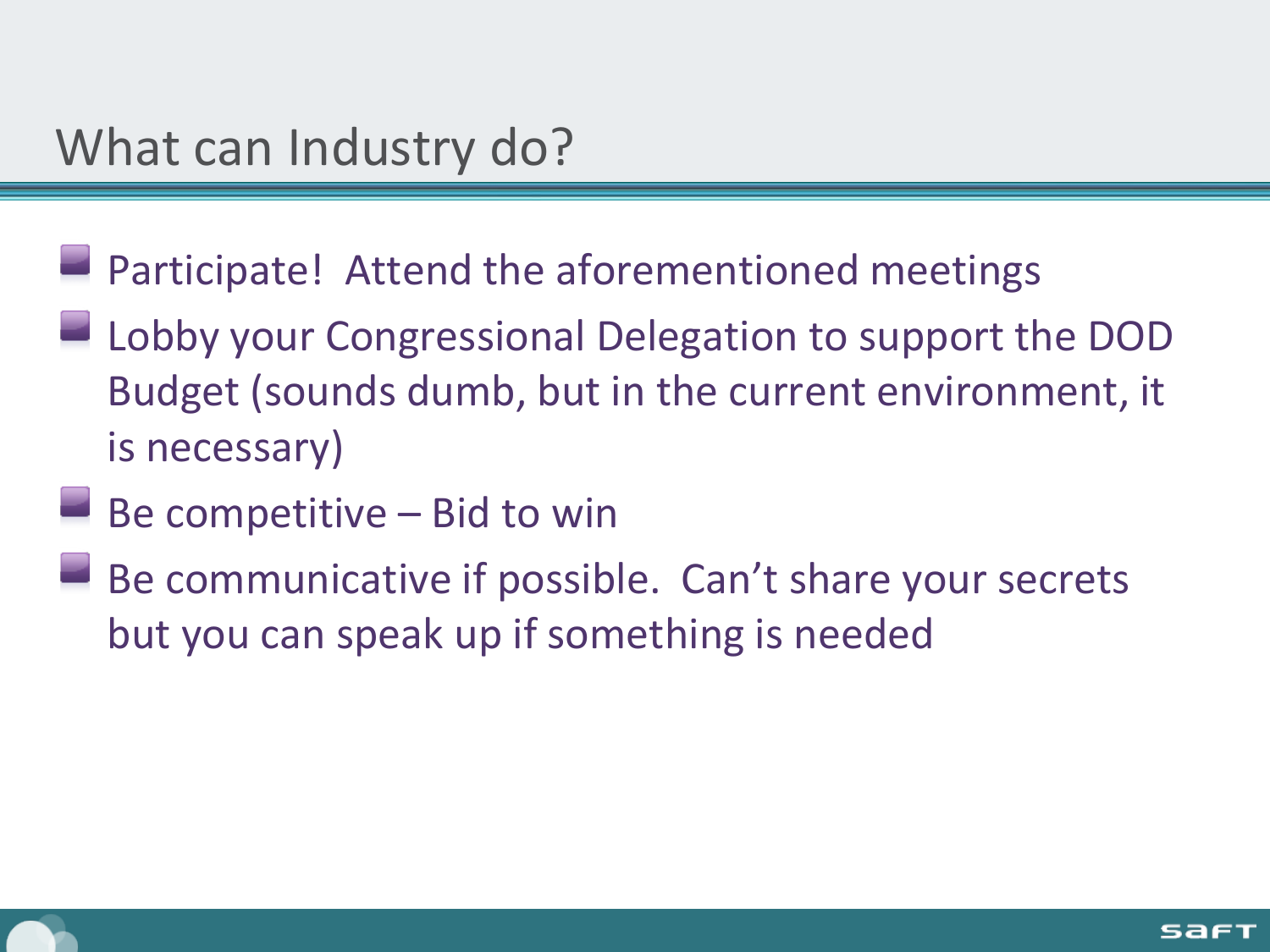- $\blacksquare$  Encourage the NDIA Power Forum to push for more unrestricted (i.e. not SBIR) R&D funding for Power Sources
- All Contractors engage our Congressional Delegation to make the aware of our need to be supported in R&D to make the Warfighter better off
- All Government Employees get aggressive with funding requests and methods of creating and funding programs within the system

# We are in this together!